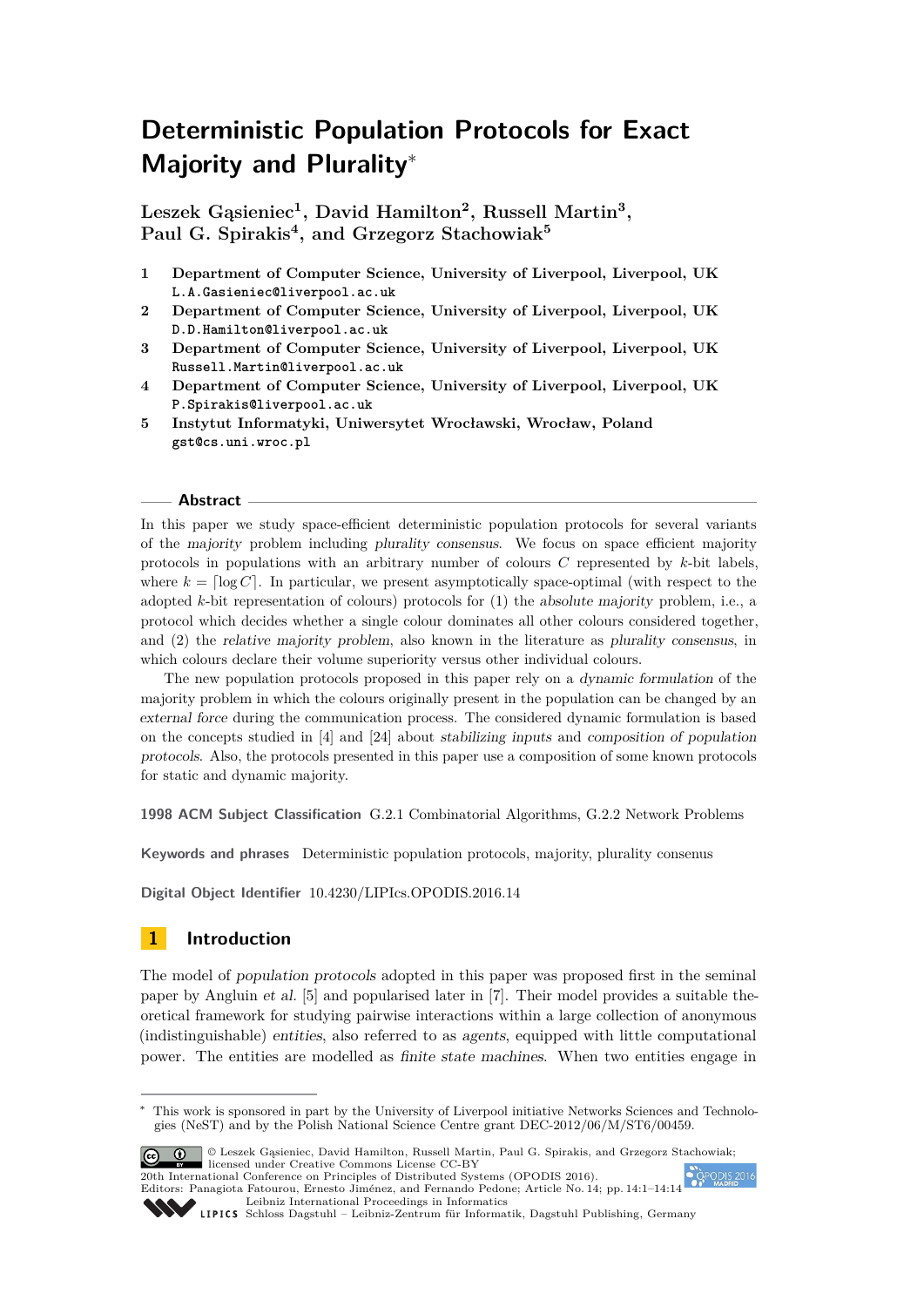#### **14:2 Deterministic Population Protocols for Exact Majority and Plurality**

interaction they mutually access their local states and, on the conclusion of the encounter, their states get updated according to the global (shared) transition function. In the asynchronous model, also adopted in this paper, the order of interactions in consecutive rounds is unpredictable but fair, i.e., none of the pairs of entities can be starved from interaction. In this model, the main emphasis is on feasibility of the solution, subject to the limit on the number of states available to the entities. In the probabilistic model, in each round the random scheduler picks a pair of entities uniformly at random. In the presence of the random scheduler, on the top of space restrictions, one is also interested in the time complexity of a specific distributed task. A population protocol terminates if all participating entities eventually agree on some value represented by dedicated states, independently of the order of interactions. This value can reflect the colour or the size of selected majority [\[6,](#page-12-3) [7,](#page-12-2) [9,](#page-12-4) [23\]](#page-13-2), the identity of the leader [\[2,](#page-12-5) [1,](#page-12-6) [19\]](#page-13-3), but also completion of more complex tasks such as network formation [\[25\]](#page-13-4), counting [\[26\]](#page-13-5), and others.

In this paper, the adopted computation model encompasses a population *A* of *n* fault-free entities, each equipped with a  $O(k)$ -bit memory, where  $2<sup>k</sup>$  is the bound on the number *C* of colours present in the population. This is in contrast to the majority settings considered earlier in [\[6,](#page-12-3) [7,](#page-12-2) [23,](#page-13-2) [9\]](#page-12-4) where only two original colours were permitted. Here each entity is coloured with exactly one of *C* available colours and a *k*-bit label representing this colour is kept in the entity's memory.

As indicated before, the entities communicate in pairs in an asynchronous manner. The main task in the majority problem is to identify the most frequent colour in the population. Due to presence of more than two colours in the population, we distinguish between the absolute majority, i.e., where one colour dominates all others taken together, and the relative majority, also known in the literature as plurality consensus, where the population is expected to agree on (one of) the most frequent colour(s). We also distinguish between the static majority in which the original colours of entities cannot be altered in time  $-$  the assumption used in the past work on majority protocols [\[6,](#page-12-3) [7,](#page-12-2) [23,](#page-13-2) [9\]](#page-12-4), and the dynamic majority in which the original colours of entities can be changed in due course by an external force, and by doing so may alter the outcome of the majority protocol. This is the main reason why in our model the entities must store their original colour, which could be altered at any time but only by the external force, in addition to  $O(k)$  memory bits required during interactions and to report the majority on the conclusion of the computation process.

The model with the external force adopted in this paper was considered earlier in [\[24\]](#page-13-0) under the name computing with stabilizing inputs. Note that the dynamic protocol described in Section [3](#page-5-0) is a special variant of self-stabilization, as state alterations done by the external force are permitted only between certain (colour indicating) states. We would also like to emphasise that protocols for absolute majority presented in Section [4](#page-7-0) and the relative majority in Section [5](#page-9-0) refer to earlier work on composition of population protocols from [\[4\]](#page-12-0).

In our model, entities interact using a classical population protocol, i.e., via global grammars mapping pairs of states to pairs of states. In particular, no exchange of local memories happens during pairwise interactions. The entities use their local memory in order to organise the sub-protocols executed and in order to draw local conclusions. Thus, if we count the states needed for entities' interactions, we require only  $\Theta(k)$  states in our algorithms for absolute and relative majority, and only a constant number of states for protocols computing static and dynamic majority of two colours. In addition, we need only  $O(k)$  bits of local memory per entity in our absolute and relative majority protocols in order to handle up to  $2^k$  colours, which is optimal in terms of space requirements.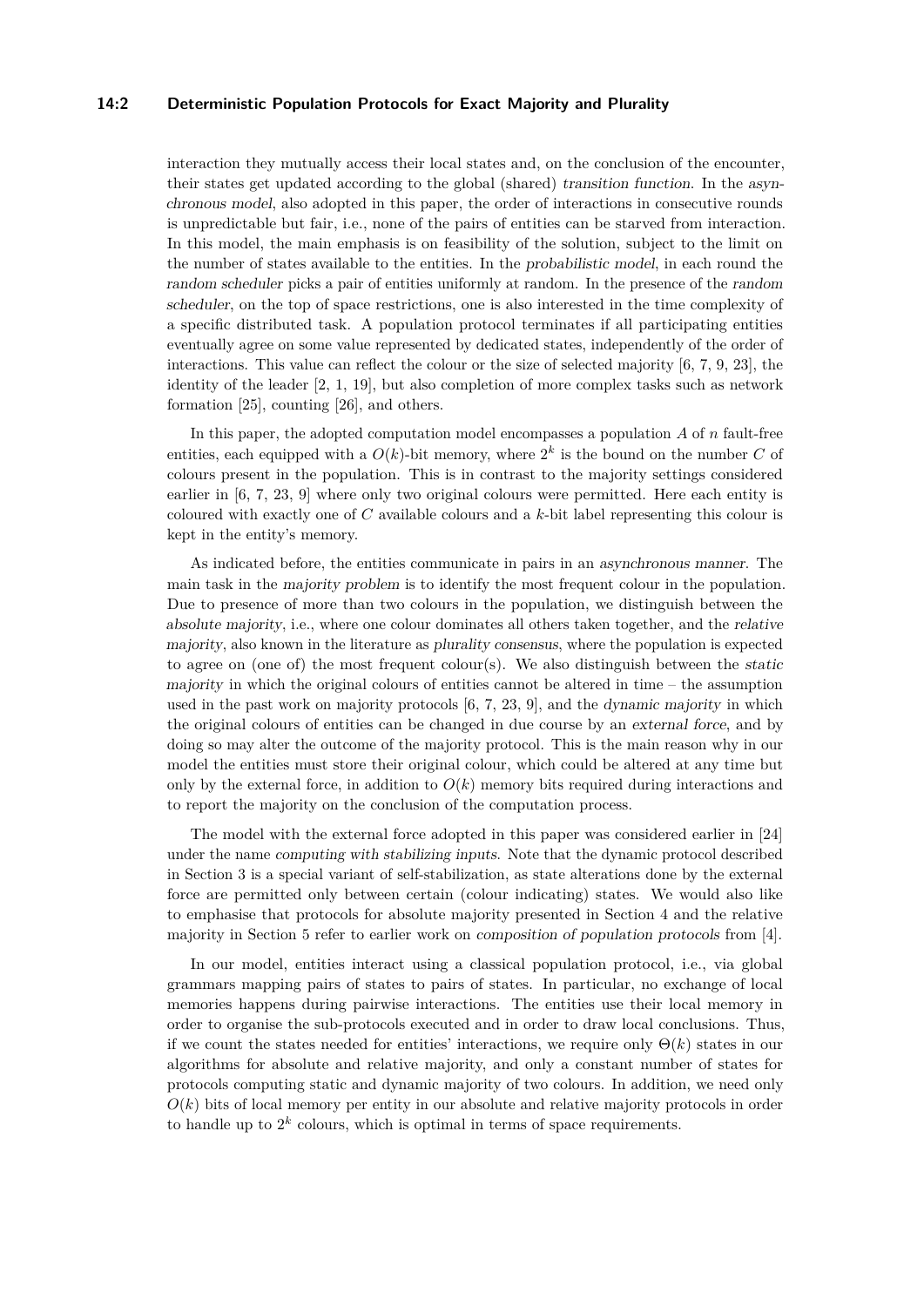# **1.1 Related Work**

The population protocol model was initially introduced to simulate behaviour of animal populations [\[5,](#page-12-1) [6\]](#page-12-3). In [\[5\]](#page-12-1) we can find a formal definition of computations in populations where pairwise interactions of finite-state agents advance the computation. The authors showed a fundamental result that any predicate which is semi-liner can be stably computed by such protocols. In the introduction of their paper, they present a protocol for majority which is exactly the same as the protocol in Section [2](#page-3-0) of this paper. In [\[24\]](#page-13-0) the authors present several models of population protocols including protocols in which each entity of the population is allowed to have some memory, and they discuss several classes of computable predicates in those models. In the first pages, they present a protocol for majority as in [\[5\]](#page-12-1), which is almost the first protocol presented here. We have included this first protocol in this paper because we add a detailed explanation about reporting ties. Self-stabilizing population protocols were defined in [\[8\]](#page-12-7) and properties of such protocols were demonstrated. Stabilizing population protocols in the presence of faults were considered in [\[16\]](#page-12-8).

In due course, population protocols proved to be a useful abstraction in diverse environments including, e.g., wireless sensor networks [\[4,](#page-12-0) [27,](#page-13-6) [20\]](#page-13-7), chemical reaction networks [\[14\]](#page-12-9), and gene regulatory networks [\[13\]](#page-12-10). A large portion of work devoted to population protocols refers to the majority problem. In particular, in [\[7\]](#page-12-2) the authors study populations with entities governed by 3 states and propose a probabilistic population protocol for approximate majority, i.e., where the initial difference between the volumes of the two colours does not fall below  $\omega(\sqrt{n}\log n)$ . The algorithm stabilises in  $O(n\log n)$  rounds with high probability. It also tolerates groups of  $o(\sqrt{n})$  entities expressing Byzantine behaviour. Further analysis of this protocol and its 4-state amendment leading to the first efficient exact majority protocol can be found in [\[23\]](#page-13-2). Another aspect referring to the parallelism of majority population protocols in the presence of a random scheduler has been studied by Alistarh et al. in [\[3\]](#page-12-11). They proposed a poly-logarithmic time majority protocol for entities equipped with memories of size  $O(1/\varepsilon + \log n \log 1/\varepsilon)$ , for any  $\varepsilon > 0$ . They also study the respective lower bounds. In a very recent work [\[1\]](#page-12-6) Alistarh et al. consider a wide spectrum of time and space trade-offs for population protocols and they propose a fast Split-Join majority algorithm stabilising in  $O(\log^3 n)$  parallel rounds with high probability. An interesting extension of population protocols to the random walk model can be found in [\[9\]](#page-12-4). Please note that neither of the majority algorithms discussed above is able to report the tie.

The relative majority variant considered in this paper is well known in the literature under the name of plurality consensus. In contrast to the deterministic sequential model adopted in this paper, so far plurality consensus was considered solely in the gossiping model. In this model, in a sequence of synchronous rounds each entity contacts a random neighbour simultaneously. Moreover, the protocols converge under the assumption that the number of entities supporting the winning colour must exceed those supporting any other colour by a sufficiently large bias. In this model one explores parallelism of connections aiming at protocols stabilising rapidly with high probability. Doerr et al. [\[17\]](#page-12-12) explored the power of two choices in complete graphs, proposing a stabilisation protocol in the binary case requiring constant memory and message size. Their protocol converges in  $O(\log n)$  rounds  $\alpha$  and  $\alpha$  is a finite protocol converges in  $\mathcal{O}(\log n)$  rounds assuming a bias of size  $\Omega(\sqrt{n \log n})$ . A more rigorous analysis of this protocol can be found in [\[15\]](#page-12-13), also in networks modeled by regular graphs, for which the authors provide tight bounds on convergence time as a function of the second-largest eigenvalue of the graph. In [\[10\]](#page-12-14) Bechetti et al. consider a plurality consensus protocol based on a sequence of local majority agreements with three randomly chosen neighbours during each round requiring bias  $\Omega(\sqrt{Cn \cdot \log n})$ . The protocol converges in  $\Theta(\min\{C, n^{1/3}\} \cdot \log n)$  rounds using  $\Theta(\log C)$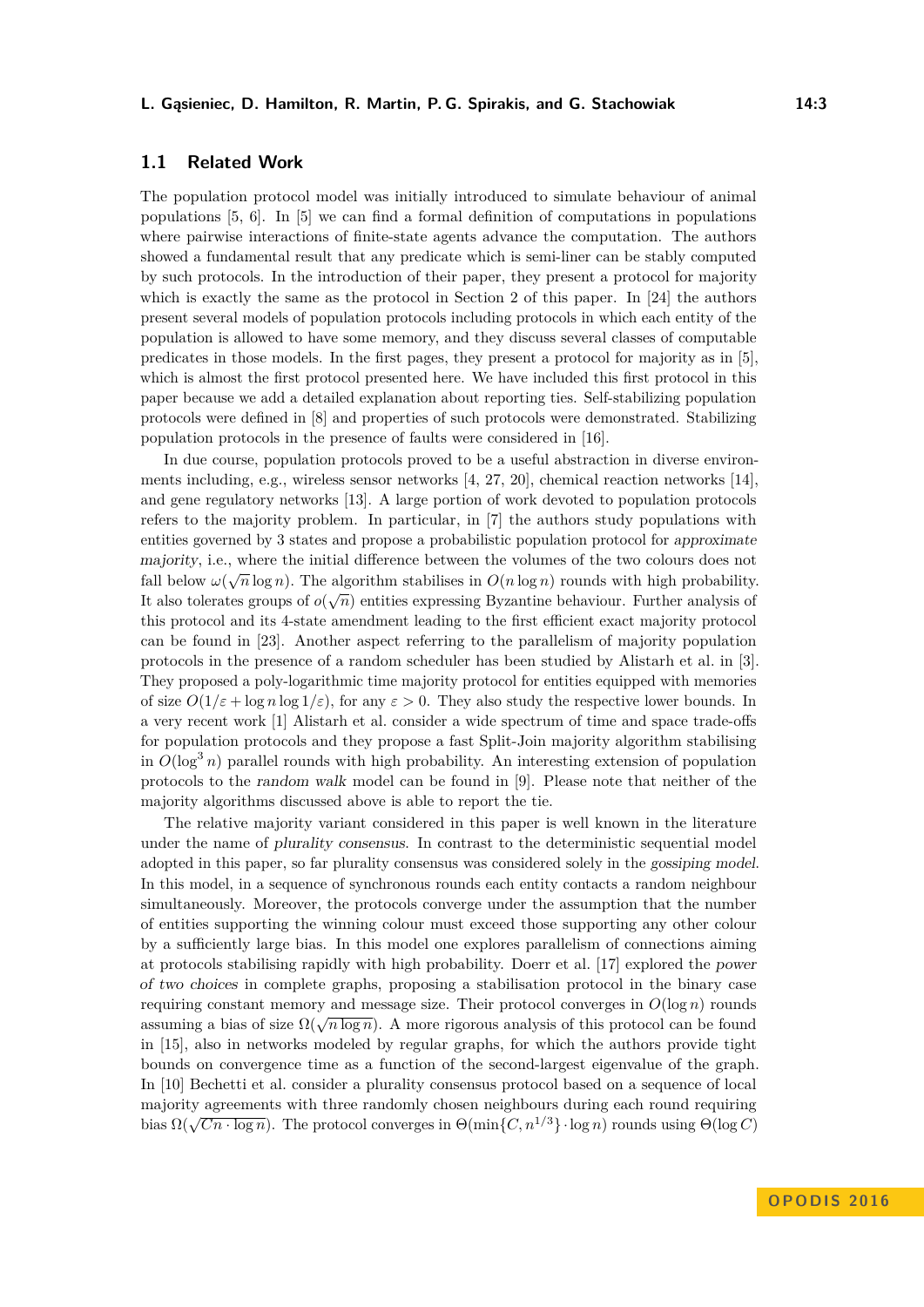#### **14:4 Deterministic Population Protocols for Exact Majority and Plurality**

memory and message size, where *C* refers to the number of original opinions. In later work [\[11\]](#page-12-15) the authors solve general plurality consensus in complete graphs via undecided-state dynamics using an extra state to accommodate intermediate disagreements. They propose the notion of monochromatic distance which reflects on the difference between the initial colour configuration from the closest monochromatic solution. Their plurality protocol converges with a logarithmic overhead on the top of the monochromatic distance. A more recent study on plurality consensus in noisy communication channels can be found in [\[21\]](#page-13-8).

There is also growing interest in exact-space complexity in probabilistic plurality consensus. In particular, in [\[12\]](#page-12-16) Berenbrink et al. proposed a plurality consensus protocol converging in  $O(\log C \cdot \log \log n)$  synchronous rounds using only  $\log C + (\log \log C)$  bits of local memory. They also show a slightly slower solution converging in  $O(\log n \cdot \log \log n)$  rounds using only  $\log C + 4$  bits of local memory. This disproves a conjecture by Becchetti et al. [\[11\]](#page-12-15) implying that any protocol with local memory  $\log C + O(1)$  has the worst-case running time  $\Omega(k)$ . In [\[22\]](#page-13-9) Ghaffari and Parter propose an alternative algorithm converging in *O*(log *C* log *n*) rounds while having message and local memory sizes based on  $\log C + O(1)$  bits. In addition to the above, some work on the application of the random walk in plurality consenus protocols can be found in [\[11,](#page-12-15) [9\]](#page-12-4).

## **1.2 Our results and organisation of the paper**

In this paper we study space-optimal population protocols for several variants of the majority problem. The paper presents space-efficient algorithms for majority with many colours, and these algorithms are obtained by using a combination of known protocols for simple majority. In Section [2](#page-3-0) we discus an amendment allowing majority protocols to report a tie (equality) if neither of the two original colours dominates the other. In Section [3](#page-5-0) we discuss a solution to the dynamic version of the majority problem in which the original colours assigned to the entities can be changed by an external force. Such a solution is a special case of self-stabilizing population protocols which were considered in [\[8\]](#page-12-7). We discuss it here to prepare the ground for our space-optimal protocols for many colours.

We consider space-efficient majority protocols in populations with an arbitrary number *C* of colours represented by *k*-bit labels, where  $k = \lceil \log C \rceil$ . In Section [4](#page-7-0) we present an asymptotically space-optimal  $O(k)$ -bit protocol for the absolute majority, i.e., a protocol which answers the question whether one colour dominates all others taken together. In Section [5](#page-9-0) we propose a multistage  $O(k)$ -bit protocol for *relative majority*, where all most frequent colours eventually become aware of their dominance, and all nodes learn about the most frequent colour with the largest label. In Section [6](#page-11-0) we conclude with final comments and leave the reader with a list of open problems.

## <span id="page-3-0"></span>**2 Population protocol for static majority with equality**

This section reformulates the algorithm for majority presented in [\[5\]](#page-12-1).

Initially each entity  $a \in A$  obtains its original colour  $c_a$ , being one of the three available denoted by integers −1*,* 0, and 1. Thus, the main goal in our reformulation of majority protocols is to determine whether there are more 1's than  $(-1)$ 's (green domination), more (−1)'s than 1's (red domination), or whether there is a tie between the two. In other words, our majority protocols aim at determining the sign of the expression:

$$
\sum_{a\in A}c_a.
$$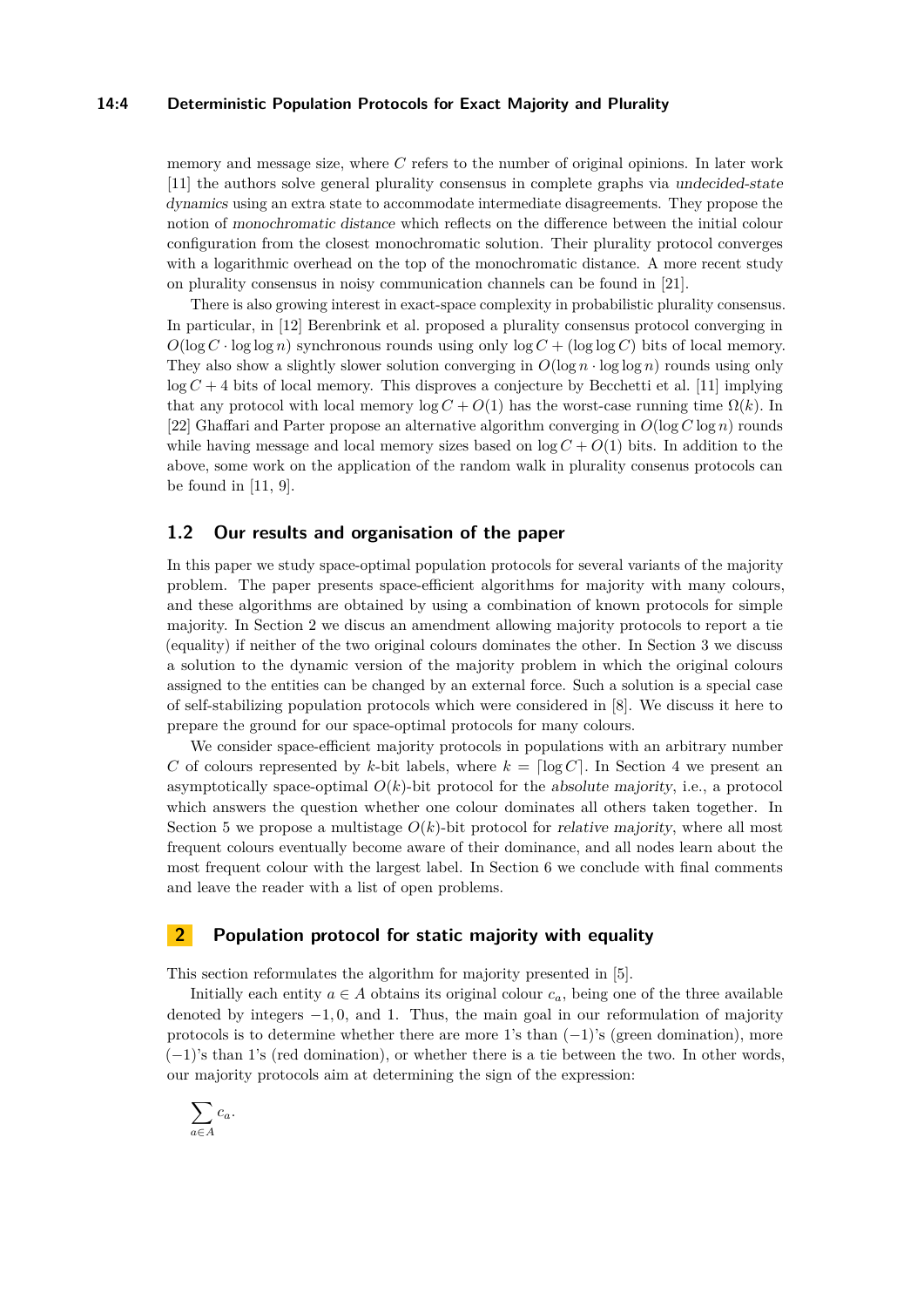#### <span id="page-4-0"></span>**L. Gąsieniec, D. Hamilton, R. Martin, P. G. Spirakis, and G. Stachowiak 14:5**

| state s                                                         | weight $w(s)$ |
|-----------------------------------------------------------------|---------------|
| $ -1 $                                                          |               |
| $[0], \langle -1 \rangle, \langle 0 \rangle, \langle 1 \rangle$ |               |
|                                                                 |               |

**Figure 1** The states and their weights.

<span id="page-4-1"></span>

| $s_a \backslash s_b$ | $ -1 $                       | 0                            | 1                          | $\langle -1 \rangle$                       | $\langle 0 \rangle$                       | $\langle 1 \rangle$                       |
|----------------------|------------------------------|------------------------------|----------------------------|--------------------------------------------|-------------------------------------------|-------------------------------------------|
| $ -1 $               | $([-1], [-1])$               | $([-1], \langle -1 \rangle)$ | ([0],[0])                  | $([-1], \langle -1 \rangle)$               | $([-1], \langle -1 \rangle)$              | $([-1], \langle -1 \rangle)$              |
| 0                    | $(\langle -1 \rangle, [-1])$ | ([0],[0])                    | $(\langle 1 \rangle, [1])$ | $([0], \langle 0 \rangle)$                 | $([0], \langle 0 \rangle)$                | $([0], \langle 0 \rangle)$                |
| 1                    | ([0],[0])                    | $([1], \langle 1 \rangle)$   | ([1], [1])                 | $([1], \langle 1 \rangle)$                 | $([1], \langle 1 \rangle)$                | $([1], \langle 1 \rangle)$                |
| $\langle -1 \rangle$ | $(\langle -1 \rangle, [-1])$ | $(\langle 0 \rangle, [0])$   | $(\langle 1 \rangle,  1 )$ | $(\langle -1 \rangle, \langle -1 \rangle)$ | $(\langle -1 \rangle, \langle 0 \rangle)$ | $(\langle -1 \rangle, \langle 1 \rangle)$ |
| $\langle 0 \rangle$  | $(\langle -1 \rangle, [-1])$ | $(\langle 0 \rangle, [0])$   | $(\langle 1 \rangle, [1])$ | $(\langle 0 \rangle, \langle -1 \rangle)$  | $(\langle 0 \rangle, \langle 0 \rangle)$  | $(\langle 0 \rangle, \langle 1 \rangle)$  |
| $\langle 1 \rangle$  | $(\langle -1 \rangle, [-1])$ | $(\langle 0 \rangle, [0])$   | $(\langle 1 \rangle, [1])$ | $(\langle 1 \rangle, \langle -1 \rangle)$  | $(\langle 1 \rangle, \langle 0 \rangle)$  | $(\langle 1 \rangle, \langle 1 \rangle)$  |

**Figure 2** The transition table for static majority protocol with ties.

If this sign is positive, there are more 1's, if negative, there are more  $(-1)$ 's, and if the sum is 0, we report equivalence between the two competing colours. During the communication process each entity  $a \in A$  has an attributed state  $s_a$ . In due course we will also use the notion of knowledge of entities, which includes information about the state and the original colour of the entity.

Throughout the computation process the entities can be in one of the three strong states  $[-1]$ *,* $[0]$ *,* and  $[1]$  or the three weak states  $\langle -1 \rangle$ ,  $\langle 0 \rangle$ ,  $\langle 1 \rangle$ . In the begining, each entity  $a \in A$ with attributed colour  $c_a = x$  is in state [*x*]. With each state *s* we associate a weight  $w(s)$ such that  $w([x]) = x$  and  $w(\langle x \rangle) = 0$ . This association is illustrated by the table in Fig. [1.](#page-4-0)

In due course, when two entities  $a, b \in A$  interact the shared transition function determines their resulting states. And, in particular, if an entity in a strong state [*x*] meets another in a weak state  $\langle \psi \rangle$ , the weak state becomes  $\langle x \rangle$  and the strong state remains unchanged. If during a meeting a strong state [x], for  $x \neq 0$ , meets [0] then only state [0] is changed to  $\langle x \rangle$ . Finally, if [1] interacts with  $[-1]$  both states are changed to [0]. Other type of encounters does not change the states of entities. The respective shared transition function is illustrated by the table in Fig. [2.](#page-4-1)

▶ **Lemma 1** (Invariant 1). *Initially, the sum*  $S = \sum_{a \in A} w(s_a)$  *equals to*  $\sum_{a \in A} c_a$ *, and its value remains unchanged during the computation process.*

**Proof.** Follows directly from the definition of the transition function.

**Observation** If the sum *S* is negative, it declares majority of reds (denoted by  $-1$ ), positive *S* indicates majority of greens (denoted by 1), otherwise *S* refers to the tie.

▶ **Lemma 2** (Invariant 2). *The value of the sum*  $R = \sum_{a \in A} |w(s_a)|$  *decreases monotonically throughout the communication process and it stabilises eventually on the value*  $R_{fin} = |S|$ *.* 

**Proof.** At any stage of the algorithm *R* represents the number of strong states [−1] and [1] still present in the population. According to the transition function the number of such states can only decrease when two states [1] and [−1] annihilate one another during a direct interaction. Thus, eventually the sum *R* stabilises on the original difference between the number of strong states  $|S|$ .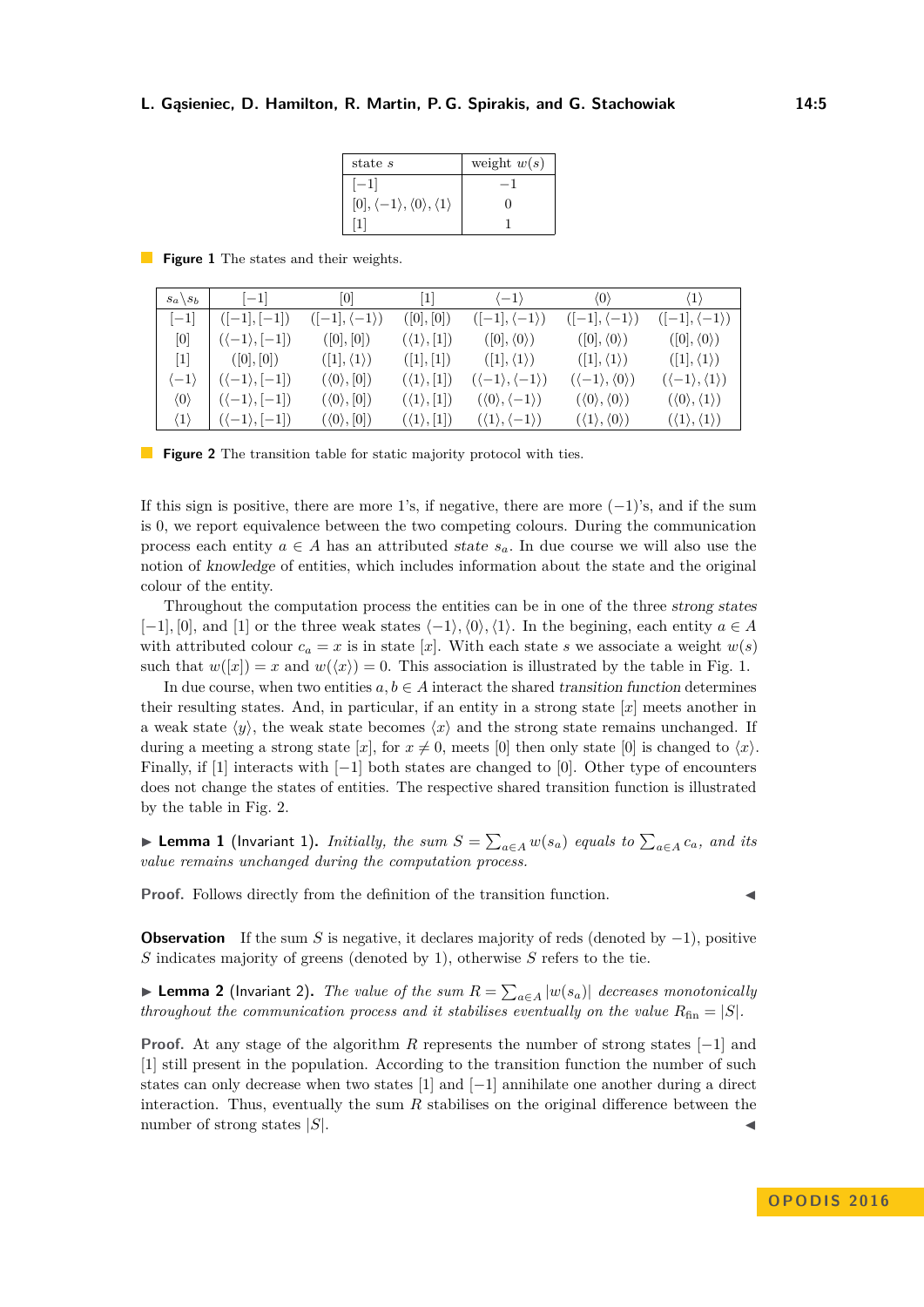#### **14:6 Deterministic Population Protocols for Exact Majority and Plurality**

We conclude this section with a theorem.

► **Theorem 3.** *The population protocol presented in this section computes majority and returns equality if neither of the colours dominates the other.*

**Proof.** According to the observation and the two lemmas, if a majority exists, the remaining entities in strong states of the dominating colour will recolour all entities accordingly. Otherwise, the annihilation of the last pair of states ([1]*,* [−1]) results in obtaining two entities with states [0] which in due course will change states in all other entities to  $\langle 0 \rangle$ . Finally, if neither of the states  $[1]$  or  $[-1]$  is initially present in the population all entities remain in the neutral state  $[0]$ .

# <span id="page-5-0"></span>**3 Population protocol for dynamic majority with equality**

In this section we consider a variant of population protocols in which the original colours (attributes) of entities could be altered by an external force for some unspecified, however limited, period of time. After this initial period, the relevant population protocol is expected to eventually stabilize. The model of changing inputs from [\[4\]](#page-12-0) and the concept of composing several population protocols as described in [\[24\]](#page-13-0) are the inspirations for our approach here. In essence, we reformulate the majority algorithm from [\[4\]](#page-12-0) and show how to modify this reformulation so that it can be used as a subprotocol for our next section.

We assume that an entity is aware when its original colour changes, and is able to modify its current state as a result, but such a change is again governed by common state transition rules for all entities. We also assume that it is not possible for the external force to alter the original colour of an entity while it is simultaneously interacting with another entity.

We use the protocol we propose here as a subroutine in more structurally complex population protocols for the absolute majority in Section [4,](#page-7-0) and for the relative majority in Section [5.](#page-9-0)

The population protocol presented below determines whether there are more original 1's, more (−1)'s, or there is a tie after the last intervention of the external force. For the purpose of our protocol each entity  $a \in A$  must store its original colour  $c_a \in \{-1, 0, 1\}$ , and this stored colour can be altered only by the external force at any time. Besides the colour, the entity maintains a state  $s_a$  governed by the shared transition function. More formally, an entity's knowledge refers to the pair  $(c_a, s_a)$ . We define five strong states: $[-2]$ ,  $[-1]$ ,  $[0]$ ,  $[1]$ ,  $[2]$ , and three weak states  $\langle -1 \rangle$ ,  $\langle 0 \rangle$ ,  $\langle 1 \rangle$ . Before the protocol is initiated, if *c<sub>a</sub>* = *x* we set *s<sub>a</sub>* = [*x*]. On the conclusion all entities are in state

- $\blacksquare$  [1], [2] or  $\langle 1 \rangle$  if there are more 1's than  $(-1)$ 's,
- $\vert -1 \rangle$ ,  $\vert -2 \vert$  or  $\langle -1 \rangle$  if there are less 1's than  $(-1)$ 's, and
- $\Box$  [0] or  $\langle 0 \rangle$  when there is a tie.

We define the weight function,  $w(s)$ , on a state *s* as  $w([x]) = x$  and  $w(\langle x \rangle) = 0$ , see the table in Fig. [3.](#page-6-0)

During execution of the majority protocol we maintain two invariants:

- **1.**  $\sum_{a \in A} c_a = \sum_{a \in A} w(s_a)$ , and
- **2.** for each  $a \in A$ ,  $|w(s_a) c_a| \leq 1$ .

The two invariants are preserved thanks to carefully crafted state transition rules and counterparting alterations of an entity's state caused by changes of the original colour *c<sup>a</sup>* imposed by the external force. When the colour  $c_a$  is changed to  $c'_a = c_a + \delta$ , the state is changed from  $s_a$  to  $s'_a = [w(s_a) + \delta]$ . Note that this rule preserves both invariants 1 and 2. This is illustrated by the table to the right in Fig. [3](#page-6-0) describing how states are changed when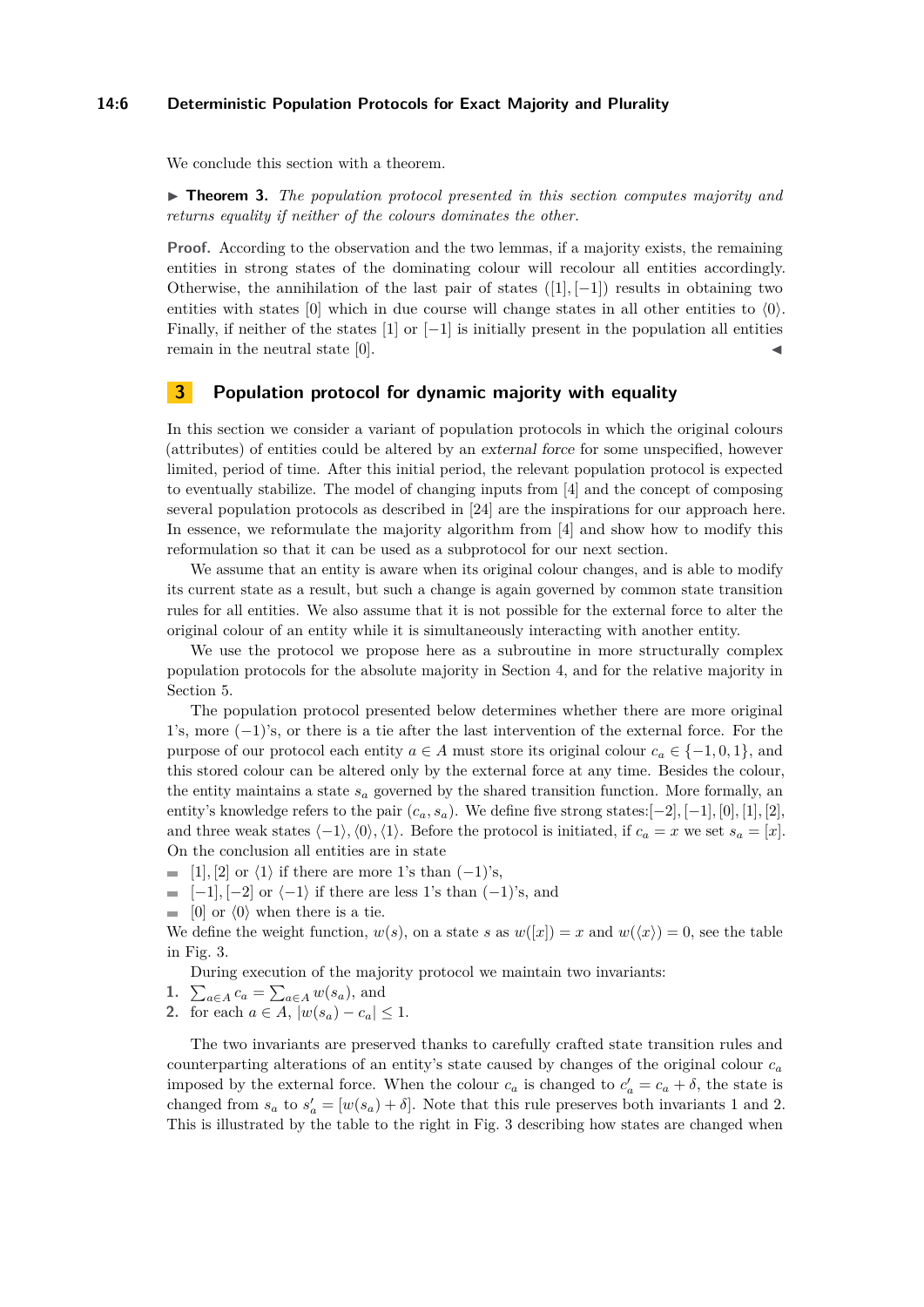#### <span id="page-6-0"></span>**L. Gąsieniec, D. Hamilton, R. Martin, P. G. Spirakis, and G. Stachowiak 14:7**

|                                                                 |          | $s_a, c_a = 1$ changes to $c'_a = -1$                           | $s_a$  |
|-----------------------------------------------------------------|----------|-----------------------------------------------------------------|--------|
| S                                                               | w(s)     | $[0], \langle -1 \rangle, \langle 0 \rangle, \langle 1 \rangle$ | $[-2]$ |
| $ -2 $                                                          | $-2$     |                                                                 |        |
| $ -1 $                                                          | $-1$     | 2                                                               | ΙUΙ    |
| $[0], \langle -1 \rangle, \langle 0 \rangle, \langle 1 \rangle$ | $\Omega$ | $s_a, c_a = -1$ changes to $c'_a = 1$                           |        |
|                                                                 |          | $[0], \langle -1 \rangle, \langle 0 \rangle, \langle 1 \rangle$ | 21     |
| 2                                                               | 2        | $ -1 $                                                          |        |
|                                                                 |          | $ -2 $                                                          |        |

<span id="page-6-1"></span>**Figure 3** The weight function  $w(s)$  and the state transition rules when recolouring occurs by an external force.

| $s_a \backslash s_b$ | $ -2 $                       | $ -1 $                       | 0                            | 1                            | $\lceil 2 \rceil$          |
|----------------------|------------------------------|------------------------------|------------------------------|------------------------------|----------------------------|
| $ -2 $               | $([-2], [-2])$               | $([-2], [-1])$               | $([-2], \langle -1 \rangle)$ | $([-1], \langle -1 \rangle)$ | ([0],[0])                  |
| $ -1 $               | $([-1], [-2])$               | $([-1], [-1])$               | $([-1], \langle -1 \rangle)$ | ([0],[0])                    | $(\langle 1 \rangle, [1])$ |
| [0]                  | $(\langle -1 \rangle,  -2 )$ | $(\langle -1 \rangle, [-1])$ | ([0],[0])                    | $(\langle 1 \rangle, [1])$   | $(\langle 1 \rangle, [2])$ |
| 1                    | $(\langle -1 \rangle,  -1 )$ | ([0],[0])                    | $(\langle 1 \rangle, [1])$   | ([1],[1])                    | ([1],[2])                  |
| 2                    | ( 0 ,  0 )                   | $([1], \langle 1 \rangle)$   | $([2], \langle 1 \rangle)$   | ([2], [1])                   | ([2],[2])                  |
| weak                 | $(\langle -1 \rangle,  -2 )$ | $(\langle -1 \rangle,  -1 )$ | $(\langle 0 \rangle, [0])$   | $(\langle 1 \rangle, [1])$   | $(\langle 1 \rangle, [2])$ |

**Figure 4** The state transition table for interacting entities for dynamic majority.

 $c_a = 1$  is changed to  $c'_a = -1$ , or vice-versa. In this table we do not consider, for example, combinations of states  $s_a = [-1]$ ,  $[-2]$  with colour  $c_a = 1$  because of the invariant 2.

In what follows we describe what happens to the states when two entities  $a, b \in A$  interact. If a strong state [1] or [2] meets a weak state  $\langle y \rangle$  or [0], then this second state becomes  $\langle 1 \rangle$ . If a strong state  $[-1]$  or  $[-2]$  meets a weak state  $\langle y \rangle$  or  $[0]$ , then the latter state becomes  $\langle -1 \rangle$ . If a strong state [0] meets a weak state, the weak state is changed to  $\langle 0 \rangle$ . If [1] meets  $[-1]$  or  $[2]$  meets  $[-2]$ , they are both changed to  $[0]$ . If  $[2]$  meets  $[-1]$ , they are changed to [1] and [0] respectively. If  $[-2]$  meets [1], they are changed to  $[-1]$  and [0] respectively. Other encounters do not result in state alteration. This is illustrated by the table in Fig. [4](#page-6-1) which does not take into account encounters between entities where both are in weak states, because they do not result in state alteration.

#### I **Lemma 4.** *The invariants 1 and 2 are preserved during execution of the majority protocol.*

**Proof.** First, we consider interactions between pairs of entities.

Invariant 1 is preserved, because for any state transition, if the weight of one entity is reduced, then the weight of the other is increased by the same (absolute) value. Also, if colour  $c_a$  is changed, then the weight  $w(s_a)$  is changed too by the same value.

Invariant 2 is preserved because during every interaction of entities  $|w(s_a)|$  can only decrease and  $w(s_a)$  does not change its sign. So if  $c_a = 1$ , then  $s_a$  is initially in the interval  $[0,2]$  and it remains in this interval. The reasoning in the remaining cases when  $c_a = 0$  or −1 is analogous.

Now we consider the invariants when the external force changes the colour of an entity. Suppose that an entity is coloured  $c_a = 1$  and its colour is changed to  $c'_a = -1$  (the other case will be similar).

Invariant 1 is preserved by the choice of the transitions shown in the table in the right of Fig. [3.](#page-6-0) The left hand side of the equation in invariant 1 decreases by 2 (since the colour changes from 1 to -1). If the state of the entity was  $s_a \in \{[0], \langle -1 \rangle, \langle 0 \rangle, \langle 1 \rangle\}$ , the new state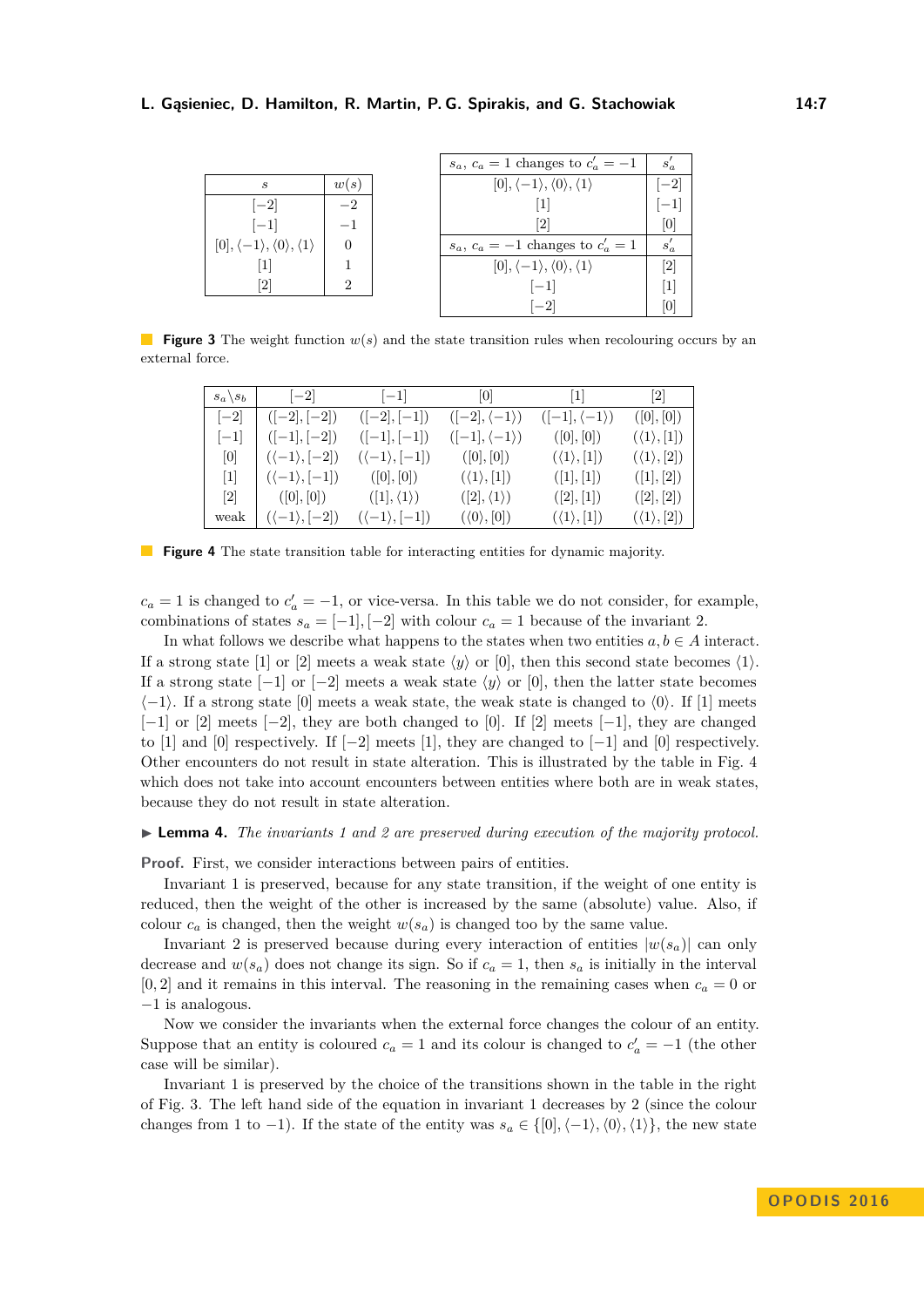#### **14:8 Deterministic Population Protocols for Exact Majority and Plurality**

is  $s'_a = [w(s_a) - 2] = [-2]$ . Hence the corresponding weight changes from  $w(s_a) = 0$  to  $w(s'_a) = -2$ , so the right hand side of invariant 1 also decreases by 2 (i.e., preserving the invariant). Similarly, if  $s_a = [1]$ , then the new state is  $s'_a = [-1]$ , hence the contribution to the right hand side of invariant 1 from the entity changes from  $w(s_a) = 1$  to  $w(s'_a) = -1$ , again a decrease by 2. We can check the remaining case, where  $s_a = [2]$ , in an analogous manner.

Invariant 2 is also maintained by the rules that govern how the entity's state is updated when its colour is changed by an external force. E.g.,  $c_a = 1$  changing to  $c'_a = -1$  means that the new weight  $w(s'_a) \in \{0, -1, -2\}$  from the rules in Fig. [3.](#page-6-0)

<span id="page-7-1"></span>**Lemma 5.** *The value of*  $R = \sum_{a} |w(s_a)|$  *does not increase after the last intervention of the external force. Moreover the value of R stabilises when eventually there are no two entities*  $a, b \in A$  *such that*  $w(s_a) > 0$  *and*  $w(s_b) < 0$ .

Due to Lemma [5](#page-7-1) the majority process stabilises in three possibile configurations with respect to  $C_{fin} \stackrel{def}{=} \sum_{a \in A} c_a$  (where  $c_a$  is referring to the final colour of the entity *a*, after any external forces have stopped changing the colours of entities). If on the conclusion  $C_{fin} > 0$ , there must be some entities in states [1] or [2] which would earlier ensure that all weak states and the state [0] are switched to  $\langle 1 \rangle$ . If  $C_{fin} < 0$ , there must be some entities in states [-1] or  $[-2]$  which would earlier ensure that all weak states and the state  $[0]$  are switched to  $\langle -1 \rangle$ . However, if on the conclusion  $C_{fin} = 0$ , there are no entities in states [*x*] with  $x \neq 0$  and the last entity that reached state [0] will have a chance to alter all weak states to  $\langle 0 \rangle$ .

# <span id="page-7-0"></span>**4 Absolute majority**

In the remaining part of the paper we work under the assumption that the population is coloured with an arbitrary number *C* of colours, where  $2^{k-1} < C \leq 2^k$ , for some integer  $k \geq 1$  that is known to all entities. Each colour is denoted by a *k*-bit label *l*[0*..k* – 1], and single labels are attributed to entities with the relevant colours. As in previous sections, we interpret the individual bits  $l[i]$  in this label as  $-1$  or 1, rather than more standard 0 or 1. Each entity is assumed to own an extra  $O(k)$  bits used to support the computation process, including interaction with other entities in the population.

In this section we present an asymptotically optimal  $O(k)$ -bit population protocol computing absolute majority, i.e., answering whether there exists a colour which dominates all the remaining colours in the population taken together. The absolute majority algorithm presented here is a combination of the static majority protocol introduced in Section [2,](#page-3-0) and later referred to as  $P_1$ , as well as the dynamic majority protocol from Section [3,](#page-5-0) from now on referred to as  $P_2$ . We recall that protocol  $P_2$  assumes full knowledge of entities and it is using two types of state transitions: (1) imposed by the external force and altering original colours associated with entities, and (2) caused by the interaction with other entities in the population.

**Memory organisation.** Each entity uses  $O(k)$  bits of memory to accommodate:

- **1.** The *k*-bit label  $l[0..k-1]$  representing the original colour of the entity,
- **2.** An array  $s[0..k-1]$  representing k independent instances of protocol  $P_1$ , and

**3.** An instance of protocol  $P_2$  with the external force based on k instances of  $P_1$ .

For the purpose of our algorithm we define *k* independent instances of static majority protocols  $P_1(i)$ , for  $i = 0, \ldots, k - 1$ , such that colours competing in  $P_1(i)$  refer to the bits  $l[i]$ drawn from each entity in the population. Assume  $l^{*}[0..k-1]$  is a k-bit label of the colour of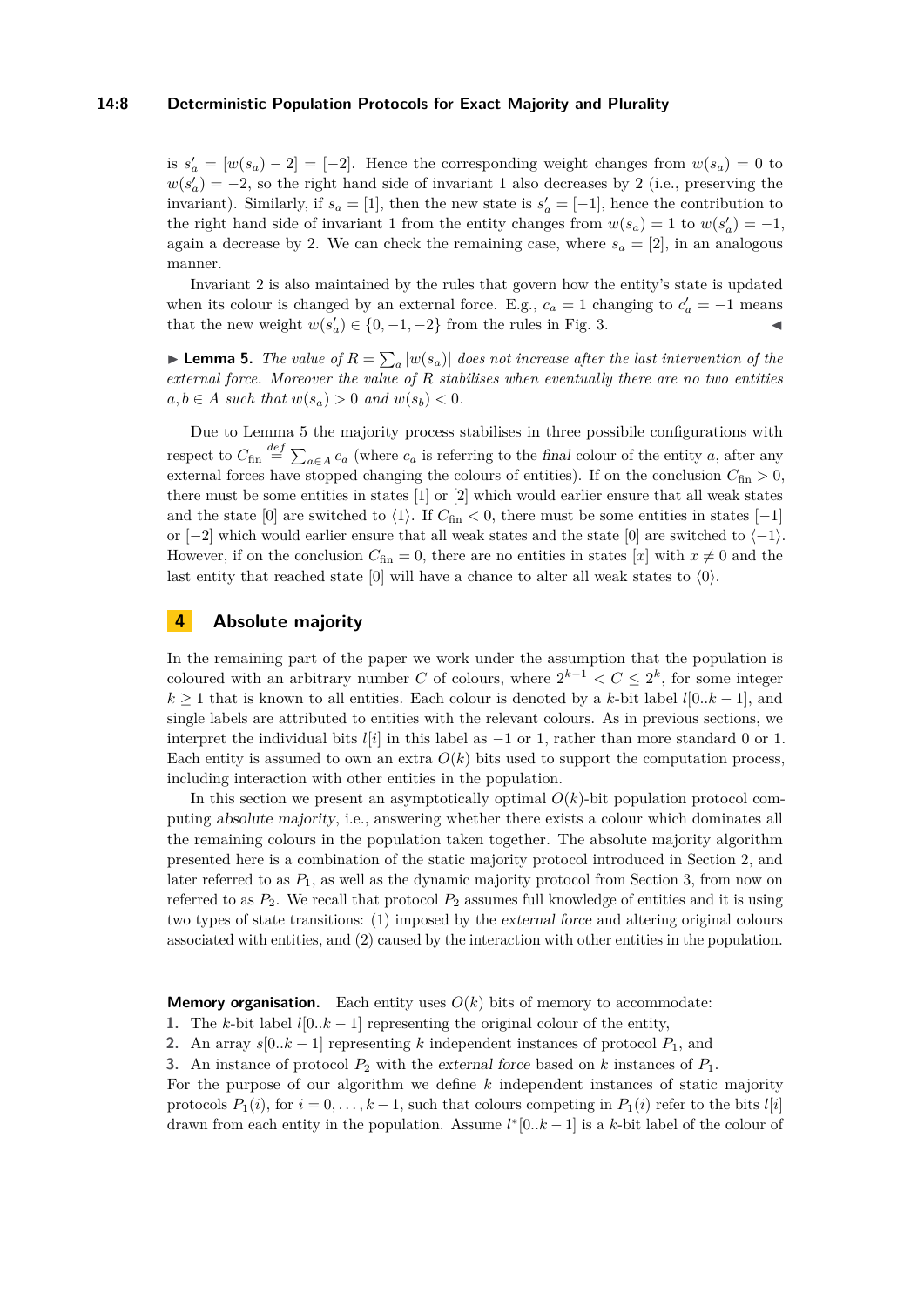#### **L. Gąsieniec, D. Hamilton, R. Martin, P. G. Spirakis, and G. Stachowiak 14:9**

the absolute majority in the population. One can observe that when the majority protocols stabilise, for all  $i = 0, \ldots, k - 1$ , each bit  $l^*[i]$  must be in majority reported by  $P_1(i)$  via entry  $s[i]$ . Thus, if the absolute majority exists, one can run k static majority protocols  $P_1(i)$ to determine the majority colour. However, if there is no absolute majority the protocol proposed above may still return a false positive "winner". This can happen, e.g., if no entity has a colour with the label in which all bits are set to 1s but the majority of bits *l*[*i*]*,* for all  $i = 0, \ldots, k - 1$  for all entities are 1's. In such case, the non-existing colour with the label filled with 1s would be wrongly recognised by the entities as the absolute majority. In order to overcome this clear deficiency of the protocol, an extra (final) test is performed with the help of protocol  $P_2$  to decide whether the returned colour is in the absolute majority.

# **4.1 Algorithm Absolute-Majority**

#### **Initialisation Stage**

- **1.** Before execution of the algorithm, each entity  $a \in A$  sets for itself  $s[i] = [1]$  if  $l[i] = 1$  and [−1] otherwise, for all *i* = 0*, .., k*−1. This choice refers to the belief that its original colour  $c_a$  is in majority. And, indeed, each entity initially adopts an extra colour 1 (denoting membership in the majority) for the purpose of protocol  $P_2$ .
- **2.** Later, during pairwise interactions between entities, the current states in *s*[*i*] get updated by the relevant majority protocols  $P_1(i)$ , for each  $i = 0, \ldots, k-1$  independently. And if at any time the contents of  $s[i]$  and  $l[i]$  do not reflect its initial setting, the belief of the entity changes to −1. However, this belief becomes 1 again as soon as the consistency between bits in  $s[0..k-1]$  and  $l[0..k-1]$  is restored. This consistency measure determines actions of the external force in protocol *P*2.

#### **Stabilisation Stage**

- **1.** At first, the majority algorithm stabilises on all protocols  $P_1(i)$ , for  $i = 0, \ldots, k-1$ , which allows each entity to establish the final relationship between the corresponding bits in  $s[0..k-1]$  and  $l[0..k-1]$ . This, in turn, determines the extra colour (1 or -1) of the entity adopted for the purpose of protocol *P*2.
- **2.** When eventually protocol  $P_2$  also terminates and concludes with colour 1 in majority, all entities receive confirmation that the final states in *s*[0*..k* − 1] refer to the absolute majority colour  $l^*[0..k-1]$ . Otherwise, the entities learn that none of the colours is in the absolute majority.

Note that all protocols described above run simultaneously right from the beginning, and, in particular, protocol *P*<sup>2</sup> works at least for some time on unstable data. Nevertheless, as the bits generated by protocols  $P_1$  eventually stabilise, thanks to protocol  $P_2$ 's tolerance of dynamic changes, the absolute majority (if such exists) is confirmed. We conclude with this theorem.

▶ **Theorem 6.** *Algorithm Absolute-Majority computes absolute majority on populations with* at most  $2^k$  colours with the help of  $O(k)$  memory bits in each entity.

**Proof.** If an absolute majority colour exists (represented as a *k*-bit label  $l[0..k-1]$ ) then, when the *k* independent instances of *P* stabilize, each  $P_1(i)$  stabilizes in the bit  $l(i)$ . In fact, each bit of the label of the colour of the absolute majority is then reported by  $P_1(i)$ via its entry *s*[*i*]. However, the population still needs to verify this since, in case of no absolute majority colour, the above protocol may return a false positive "winner" . This can happen if for each *i* there is an absolute majority bit but the whole tuple of these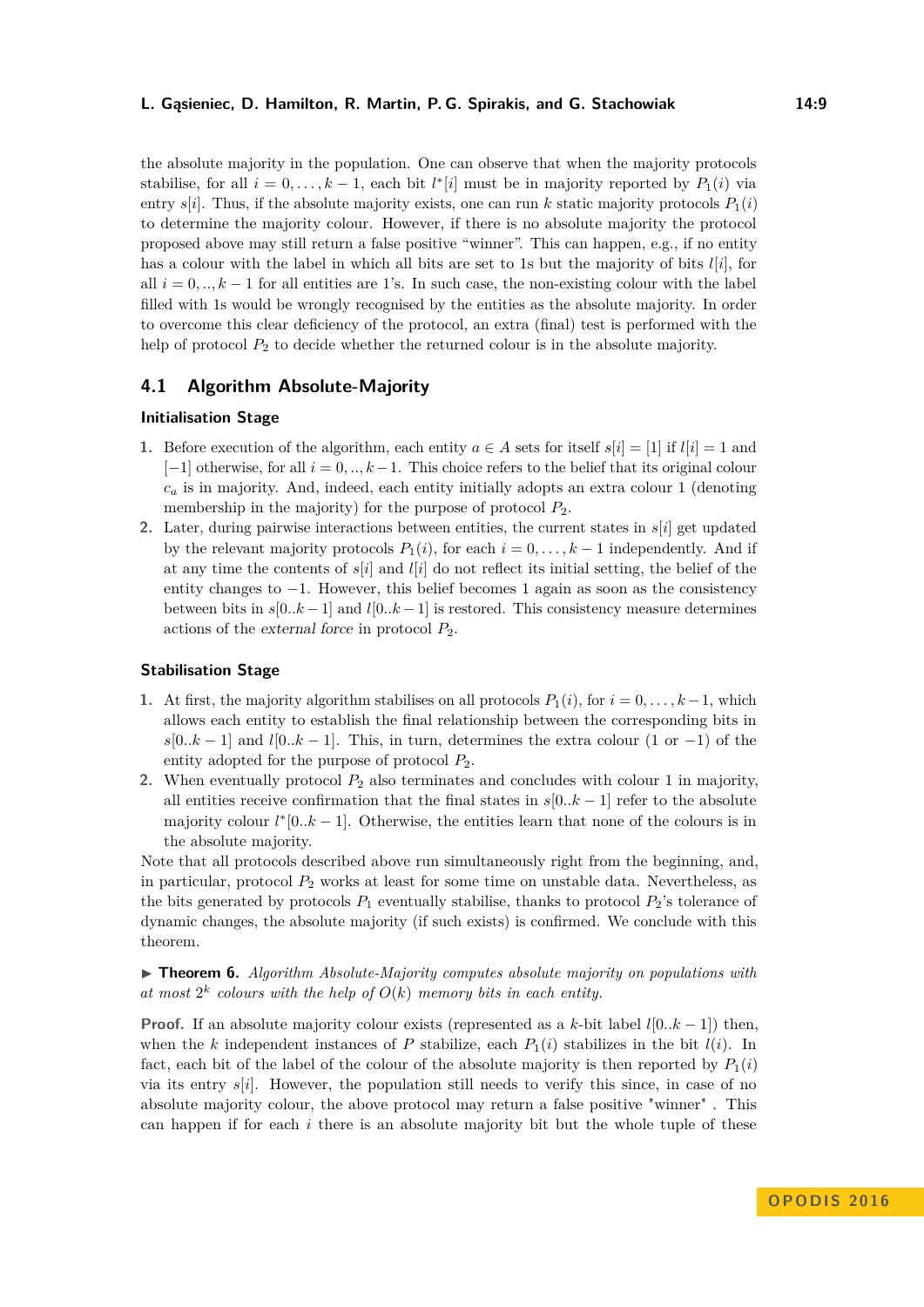#### **14:10 Deterministic Population Protocols for Exact Majority and Plurality**

bits does not correspond to a colour in the population. In order for this case not to be wrongly understood as the absolute majority , we need a verifying step. This is exactly what protocol  $P_2$  does. In fact,  $P(2)$  always runs a test to decide whether the returned supposed absolute majority colour is indeed the absolute majority. Protocol  $P_2$  works for some time on unstable data. However, after a time t by which all  $P_1(i)$  have stabiized, protocol  $P_2$  shall also stabilize either by concluding that the assumed majority colour (indicated by colour 1 in the algorithm) is indeed an absolute majority, or it shall stabilize reporting nonexistence of the absolute majority colour to all entities. Note that each time  $P_2$  has to check only one supposed majority colour against all others, treated as a single colour −1 in the algorithm. The above proof works due to the established fact that *P*<sup>2</sup> tolerates dynamic changes in the input colours.

# <span id="page-9-0"></span>**5 Relative majority**

As in Section [4,](#page-7-0) in this section we assume that the population is attributed with an arbitrary number *C* of colours, where  $2^{k-1} < C \leq 2^k$ , for some integer  $k \geq 1$  that is known to all entities. Each colour is denoted by a *k*-bit label  $l[0..k-1]$ , where  $l[i] \in \{-1,1\}$ . Each entity is assumed to have extra  $O(k)$  bits used to support the computation process, including communication with other entities in the population. The relative majority problem refers to the task of finding the most frequent colour in the population. Note that there can be more than one colour that is the most frequent. In such case the colour with the latest in the lexicographical order label  $l^*[0..k-1]$  is declared as the winner.

Computing relative majority is a more complex task, comparing to the absolute majority, as here one needs to collect evidence confirming that the winning colour beats any other colour in the population. At first we describe a protocol for the relative majority which only finds the winner  $l^*[0..k-1]$ . This is done by marking all entities possessing this colour with the winning label. In this setting, the colour in the relative majority always exists. The case in which the uniqueness of the majority colour is required is commented later in Section [5.2.](#page-11-1)

In the relative majority protocol, instead of engaging in the total comparison (via majority computation) in pairs formed of any two colours, which would require  $O(k^2)$ -bit memories, we propose a solution similar to finding maximal elements in parallel stages based on duels. In each stage the winning colours perform pairwise duels via majority protocols to reduce the number of winners by half. This multi-stage computation is made feasible thanks to pipelining of dynamic majority protocols *P*<sup>2</sup> which gradually stabilise starting from the lowest stage and finishing at the highest stage of the dueling process.

Stages are enumerated by descending numbers from the lowest stage  $k - 1$  to the highest 0. In stage *i*, for all  $i = k - 1, ..., 0$ , two colours are in the same group if their *k*-bit labels  $l[0..k-1]$  share *i*-bit prefix  $l[0..i-1]$  (in stage 0 all labels form one group). In this stage agents in one group aim at finding the majority colour label in each group.

**Memory organisation.** Each entity  $a \in A$  uses  $O(k)$  bits of memory to accommodate:

- **1.** The *k*-bit label *l*[0*..k* − 1] representing the original colour of the entity. This colour is fixed (never changed) throughout the computation process.
- **2.** The *k*-bit label  $c[0..k-1]$  represents current colours  $c[i]$  of the entity in each consecutive stage *i*, with the decreasing index  $i = k - 1, ..., 0$ . On the conclusion of stage *i*, if label  $l[0..k-1]$  is declared as the winner in the group of labels with prefix  $l[0..i]$ , the value *c*[*i*] equals to  $\pm 1$ , otherwise *c*[*i*] = 0. All entities with the winning colour *l*[0*..k* − 1] in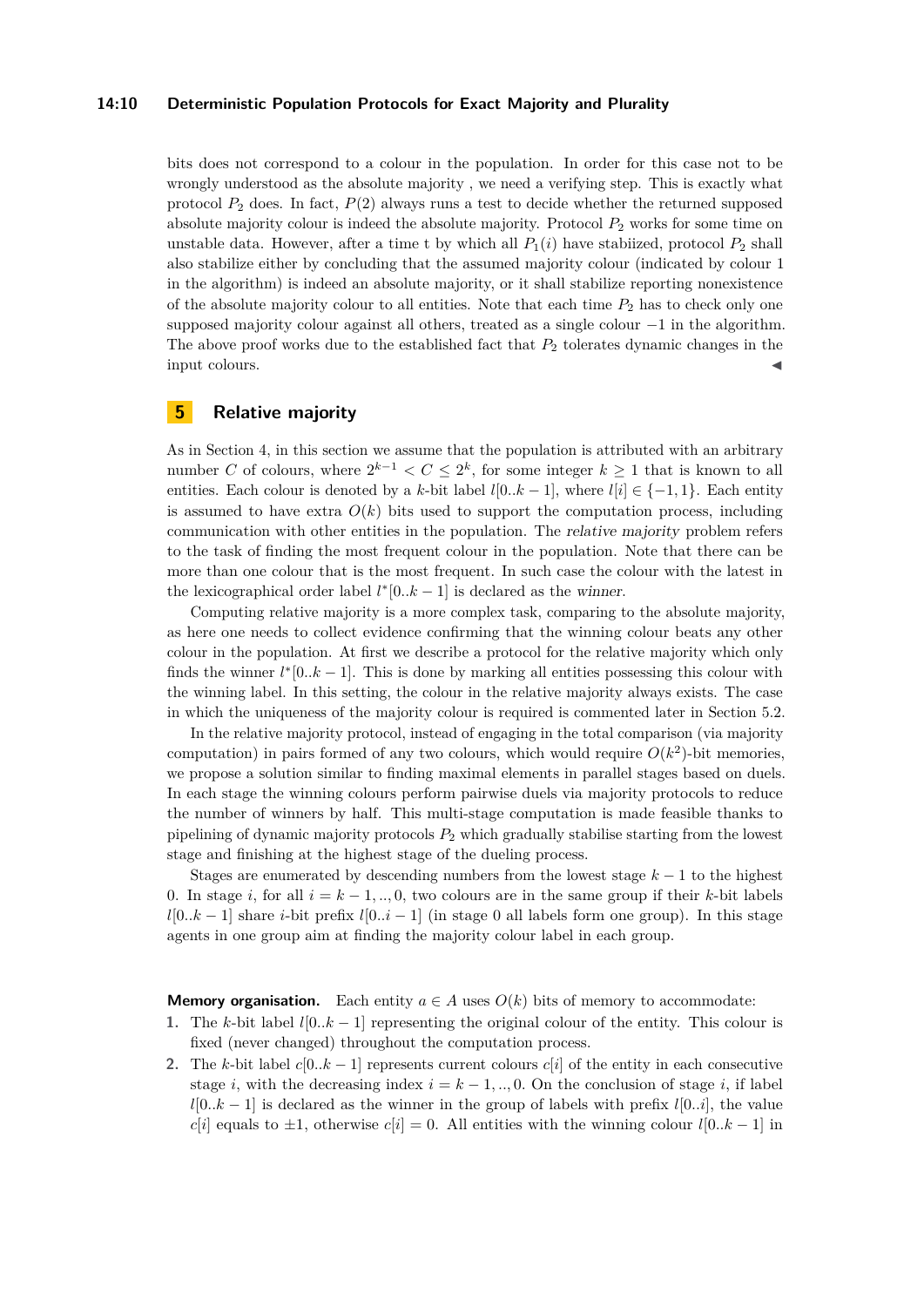its group in higher stage  $i-1$  have the value  $c[i]$  set to  $l[i]$ . Before the stabilisation of  $P_2(i-1)$  the value *c*[*i*] reflects the current belief of the entity about this value.

**3.** An array  $s[0..k-1]$  representing states  $s[i]$  in *k* independent instances of protocol  $P_2(i)$ associated with colours  $c[i]$ . The computations with respect to  $P_2(i)$  are performed only if the two interacting entities have the same label prefix  $l[0..i-1]$ . Otherwise protocol  $P_2(i)$  is not executed. We emphasise here that computations in  $P_2(i)$  can change values  $c[i - 1]$  whose change in turn cause alteration of states  $s[i - 1]$ . Also, changes in  $c[i]$  can change  $c[i-1]$ .

# **5.1 Algorithm Relative-Majority**

#### **Initialisation Stage**

Before execution of the algorithm, each entity sets  $c[i] = l[i]$  and  $s[i] = [1]$  if  $c[i] = 1$  and [−1] otherwise, for all *i* = 0*, .., k* − 1.

## **Stabilisation Stage**

- **1.** The algorithm stabilises first on protocol  $P_1(k-1)$ , as at the beginning of the pipeline there is no external force, and then subsequently on protocols  $P_2(k-2)$ ,  $P_2(k-3)$ , ...  $P_2(0)$ .
- 2. An entity believes that its colour wins on stage *i* if, either  $c[i] = -1$  and  $s[i] \in \{[-1],$  $[-2], \langle -1 \rangle$ , or  $c[i] = 1$  and  $s[i] \in \{[0], [1], [2], \langle 0 \rangle, \langle 1 \rangle\}$ . The states  $[0], \langle 0 \rangle$  correspond to a tie and in this case the lexicographically larger label becomes the winner. If the entity believes its label  $l[0..k-1]$  is the winner in stage *i*, it sets  $c[i-1] = l[i-1]$  and adjusts  $s[i - 1]$  as specified in protocol  $P_2(i - 1)$  if  $c[i - 1]$  gets changed. If, to the contrary, the entity believes it did not win, it sets  $c[i - 1] = 0$  and also adjusts  $s[i - 1]$  should change occur in  $c[i-1]$ . Note, that in both cases changes in  $c[i-1]$  are propagated to  $c[i-2]$ and further on.
- **3.** Eventually protocol  $P_2(0)$  stabilizes. At that time entities that win in stage 0 hold the winning majority colour.

I **Theorem 7.** *Algorithm Relative-Majority computes relative majority on population with* at most  $2^k$  colours with the help of  $O(k)$  memory bits in each entity.

**Proof.** The memory requirement follows directly from the formulation of the protocol. In order to prove correctness, we proceed by induction on stage numbers *i* taken in reverse order. The colours  $c[k-1]$  do not change during the protocol so in some moment  $t_{k-1}$  protocols  $P_2(k-1)$  stabilize and states *s*[ $k-1$ ] stop being changed. These states determine unique winning *k*-bit colours in groups corresponding to all possible prefixes  $l[0..k-2]$ .

Now let  $i > k-1$  be a stage number. By inductive hypothesis in some time  $t_{i+1}$ , protocols  $P_2(i+1)$  stabilize and states  $s[i+1]$  stop being changed. They indicate unique winning *k*-bit colours in groups corresponding to each prefix *l*[0*..i*]. So, since  $t_{i+1}$  colours  $c[i]$  are  $\pm 1$  for these winners, 0 for others and do not change anymore. Thus, in some later time  $t_i$ , protocols  $P_2(i)$  stabilize and states  $s[i]$  cease being changed. From the formulation of the protocol these final states  $s[i]$  determine the winning  $k$ -bit colours in groups corresponding to prefixes  $l[0..i-1]$ .

Finally ,at some time  $t_0$ , protocols  $P_2(0)$  stabilize and all entities compute states  $s[0]$ corresponding to the unique winning  $k$ -bit colour amongst all of them.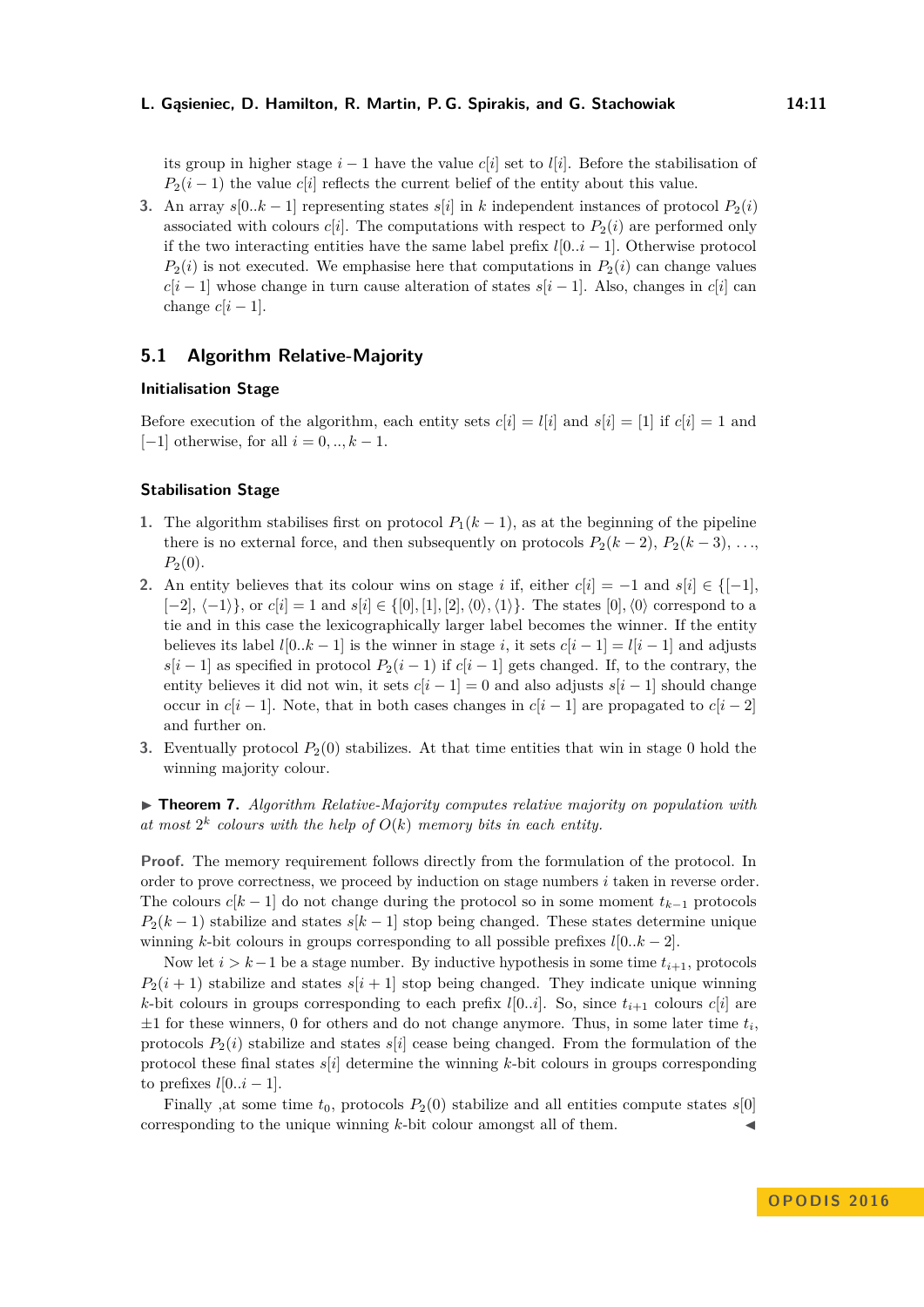#### **14:12 Deterministic Population Protocols for Exact Majority and Plurality**

## <span id="page-11-1"></span>**5.2 Uniqueness in relative majority**

As indicated at the beginning of Section [5,](#page-9-0) one may want to report only unique relative majority colours, i.e., when there is exactly one, the most frequent colour. And indeed if the winning colour *l*<sup>\*</sup> is not unique, there must exist some other colours which lost to *l*<sup>\*</sup> in a tie at some stage. The purpose of the mechanism presented below is to encounter such ties (if they exist) and to distribute this information to all entities in the population. This can be done by performing an additional *dissemination protocol* with the help of an extra bit *c*<sup>*'*</sup> drawn from the set {0*,* 1}*.* This dissemination protocol is run by each entity in conjunction with the relative majority protocol described above, and its actions are governed by the current belief of the entity whether it is a winner or not and by encountered or not ties in duels. The following four rules govern values of the extra bit  $c'$ .

Initially,  $(1)$  in each entity the extra bit  $c'$  is set to 0 to denote that the entity does not carry any information about ties between the winners. This value can be changed to 1 if (2) the colour of the entity is still a potential winner (did not lose any duel yet in the most recent climb through the stages) and at some stage its duel ends up in a tie; or if (3) the colour of the entity is already deemed as the loser and it meets another entity with the colour still being a potential winner and its extra bit  $c' = 1$ . And (4) the extra bit  $c'$  can be changed back to 0 if and only if the colour of its owner is deemed as loser and it meets another entity with the colour still being a potential winner and its extra bit  $c' = 0$ .

In due course the values of each extra bits  $c'$  can be altered several times according to the rules 1, 2 or 3. However, when eventually the relative majority protocol determines the winning colour *l* ∗ in stage 0, only entities coloured with *l* <sup>∗</sup> are able to change values of extra bits in other entities. Now, if the extra bit associated with entities coloured by *l* ∗ is 0, i.e., the winning colour has never experienced a tie, all other entities are eventually informed accordingly by rule 4. And, if the extra bit associated with entities coloured by *l* ∗ is 1, i.e., the winning colour has encountered a tie in the past, all other entities are eventually informed accordingly by rule 3.

## <span id="page-11-0"></span>**6 Conclusion**

In this paper we presented memory-efficient population protocols for several variants of the majority problem.

In Section [2](#page-3-0) we show how to amend majority protocols to report ties. The proposed protocol relies on a relatively large number of states used by entities. One can show a more space-efficient solution limited to six states. Also in a wider context, in our solutions the emphasis was on asymptotic space optimality. One open problem, however, is to determine more exact bounds on the number of states required to compute the considered types of majorities for a given number of colours *C*. Another interesting problem refers to the time complexity and parallelism of considered majority problems in the presence of a random scheduler. Finally, one can ask what other computations are possible through a composition of several "partially self-stabilizing" (sub)protools.

**Acknowledgements.** The authors wish to thank Yukiko Yamauchi for the valuable referral to [\[18\]](#page-12-17) about fair composition of self-stabilising algorithms, and for discussions related to the work in this paper.

We also wish to thank the anonymous referees and the shepherd of OPODIS 2016 for their help in preparation of the final version of this paper.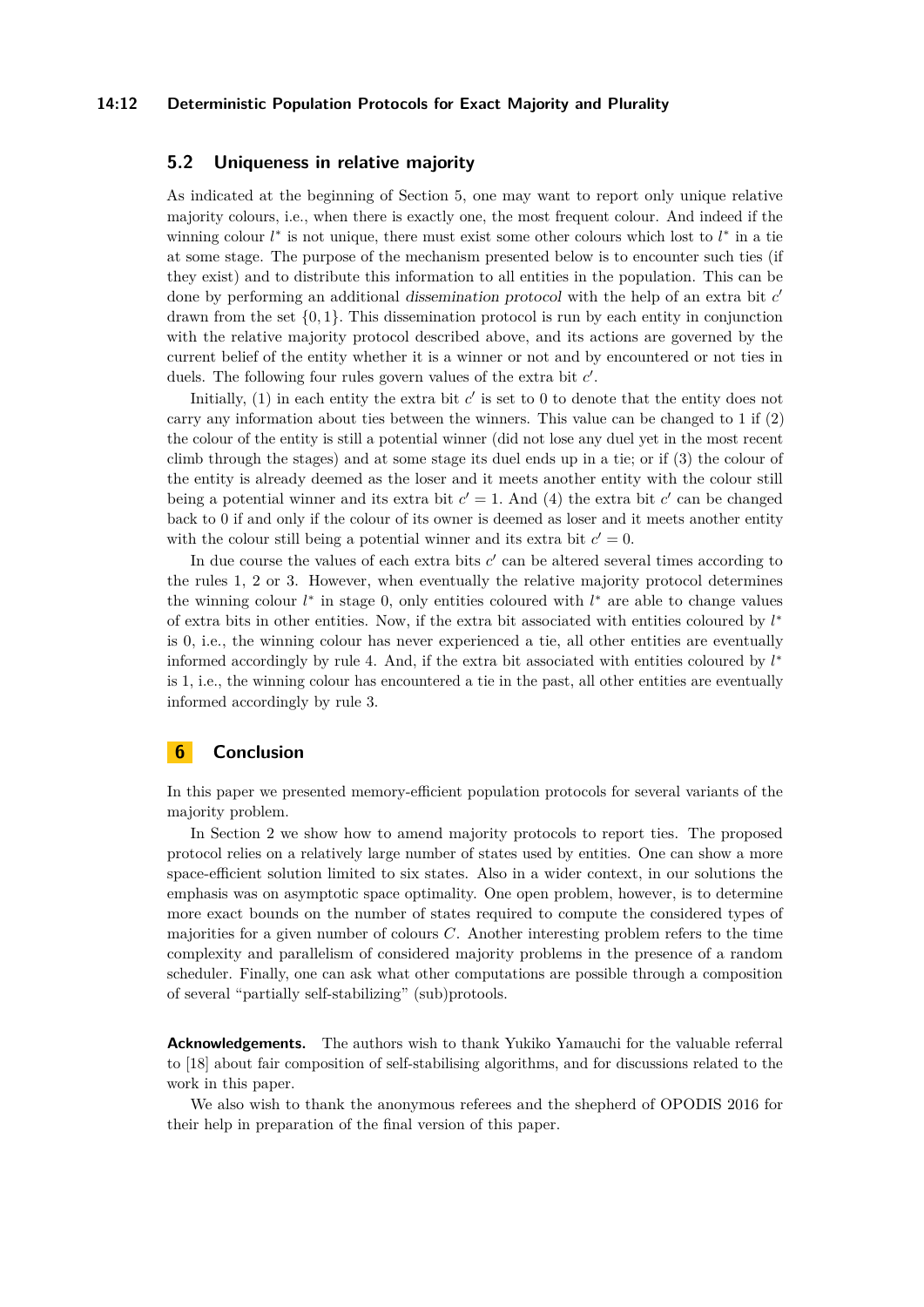|  |  | w<br>I |
|--|--|--------|
|  |  |        |

- <span id="page-12-6"></span>**1** D. Alistarh, J. Aspnes, D. Eisenstat, R. Gelashvili, and R. L. Rivest. Time-space trade-offs in population protocols. CoRR abs/1602.08032, 2016.
- <span id="page-12-5"></span>**2** D. Alistarh and R. Gelashvili. Polylogarithmic-time leader election in population protocols. In *Proc. 42nd International Colloquium on Automata, Languages, and Programming (ICALP)*, pages 479–491, 2015.
- <span id="page-12-11"></span>**3** D. Alistarh, R. Gelashvili, and M. Vojnovic. Fast and exact majority in population protocols. In *Proc. 33rd Annual ACM SIGACT-SIGOPS Symposium on Principles of Distributed Computing (PODC)*, pages 47–56, 2015.
- <span id="page-12-0"></span>**4** D. Angluin, J. Aspnes, M. Chan, M.J. Fischer, H. Jiang, and R. Peralta. Stably computable properties of network graphs. In *Proc. 1st IEEE International Conference on Distributed Computing in Sensor Systems (DCOSS)*, pages 63–74, 2005.
- <span id="page-12-1"></span>**5** D. Angluin, J. Aspnes, Z. Diamadi, M. J. Fischer, and R. Peralta. Computation in networks of passively mobile finite-state sensors. In *Proc. 23rd Annual ACM Symposium on Principles of Distributed Computing (PODC)*, pages 290–299, 2004.
- <span id="page-12-3"></span>**6** D. Angluin, J. Aspnes, Z. Diamadi, M. J. Fischer, and R. Peralta. Computation in networks of passively mobile finite-state sensors. *Distributed Computing*, 18(4):235–253, 2006.
- <span id="page-12-2"></span>**7** D. Angluin, J. Aspnes, and D. Eisenstat. A simple population protocol for fast robust approximate majority. *Distributed Computing*, 21(2):87–102, 2008.
- <span id="page-12-7"></span>**8** D. Angluin, J. Aspnes, M. J. Fischer, and H. Jiang. Self-stabilizing population protocols. *ACM Trans. Auton. Adapt. Syst.*, 3(4):1–28, 2008.
- <span id="page-12-4"></span>**9** L. Gąsieniec, D. D. Hamilton, R. Martin, and P. G. Spirakis. The match-maker: Constantspace distributed majority via random walks. In *Proc. 17th International Symposium on Stabilization, Safety, and Security of Distributed Systems (SSS)*, pages 67–80, 2015.
- <span id="page-12-14"></span>**10** L. Becchetti, A. Clementi, E. Natale, F. Pasquale, R. Silvestri, and L. Trevisan. Simple dynamics for plurality consensus. In *Proc. 26th ACM Symposium on Parallelism in Algorithms and Architectures (SPAA)*, pages 247–256, 2014.
- <span id="page-12-15"></span>**11** L. Becchetti, A. E. F. Clementi, E. Natale, F. Pasquale, and R. Silvestri. Plurality consensus in the gossip model. In *Proc. 26th Annual ACM-SIAM Symposium on Discrete Algorithms (SODA)*, pages 371–390, 2015.
- <span id="page-12-16"></span>**12** P. Berenbrink, T. Friedetzky, G. Giakkoupis, and P. Kling. Efficient plurality consensus, or: The benefits of cleaning up from time to time. In *Proc. 43rd International Colloquium on Automata, Languages, and Programming (ICALP)*, pages 1–14, 2016.
- <span id="page-12-10"></span>**13** J. M. Bower and H. Bolouri. *Computational modeling of genetic and biochemical networks*. MIT Press, 2004.
- <span id="page-12-9"></span>**14** H.-L. Chen, R. Cummings, D. Doty, and D. Soloveichik. Speed faults in computation by chemical reaction networks. *Distributed Computing*, pages 16–30, 2014.
- <span id="page-12-13"></span>**15** C. Cooper, R. Elsaesser, and T. Radzik. The power of two choices in distributed voting. In *Proc. 41st International Colloquium on Automata, Languages, and Programming (ICALP)*, pages 435–446, 2014.
- <span id="page-12-8"></span>**16** C. Delporte-Gallet, H. Fauconnier, R. Guerraoui, and E. Ruppert. When birds die: Making population protocols fault-tolerant. In *IEEE 2nd Intl. Conference on Distributed Computing in Sensor Systems (DCOSS)*, volume 4026 of *Lecture Notes in Computer Science*, pages 51–56. Springer-Verlag, 2006.
- <span id="page-12-12"></span>**17** B. Doerr, L. A. Goldberg, L. Minder, T. Sauerwald, , and C. Scheideler. Stabilizing consensus with the power of two choices. In *Proc. 23rd ACM Symposium on Parallelism in Algorithms and Architectures (SPAA)*, pages 149–158, 2011.
- <span id="page-12-17"></span>**18** S. Dolev. *Self Stabilization*. MIT Press, 2000.